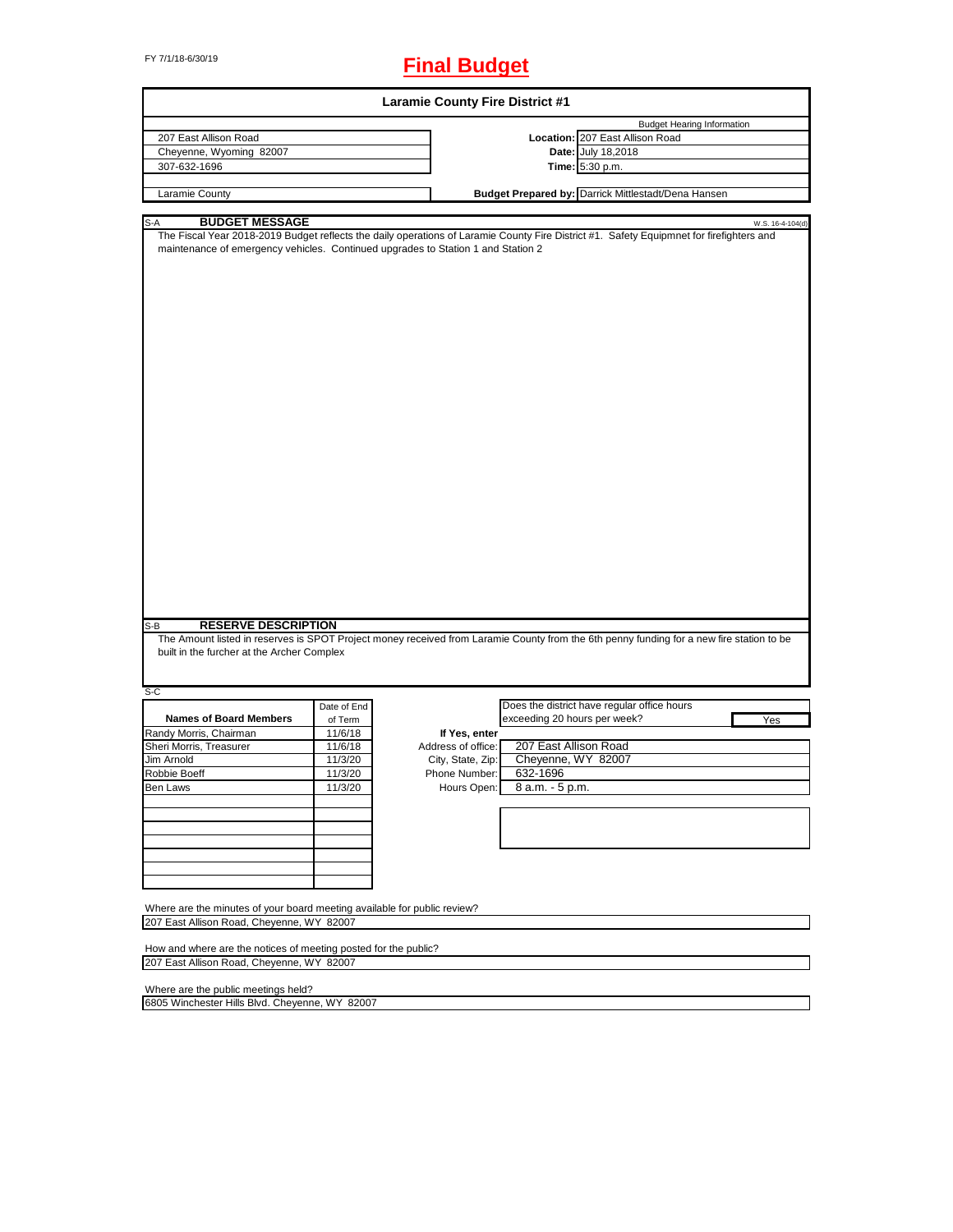# **FINAL BUDGET SUMMARY**

| <b>OVERVIEW</b> |                                                             | 2016-2017<br>Actual | 2017-2018<br>Estimated | 2018-2019<br>Proposed | Final Approval |
|-----------------|-------------------------------------------------------------|---------------------|------------------------|-----------------------|----------------|
|                 |                                                             |                     |                        |                       |                |
| $S-1$           | <b>Total Budgeted Expenditures</b>                          | \$1,130,440         | \$811.024              | \$1,151,500           | \$1,289,613    |
| $S-2$           | <b>Total Principal to Pay on Debt</b>                       | \$0                 | \$5,681                | \$35,000              | \$35,000       |
| $S-3$           | <b>Total Change to Restricted Funds</b>                     | \$0                 | \$142,503              | \$200,000             | \$200,000      |
|                 |                                                             |                     |                        |                       |                |
| $S-4$           | <b>Total General Fund and Forecasted Revenues Available</b> | \$1,039,551         | \$1,141,165            | \$1,390,000           | \$1,540,438    |
|                 |                                                             |                     |                        |                       |                |
| $S-5$           | Amount requested from County Commissioners                  | \$681,502           | \$776,116              | \$800,000             | \$938,113      |
|                 |                                                             |                     |                        |                       |                |
| $S-6$           | <b>Additional Funding Needed:</b>                           |                     |                        | \$0                   | \$0            |

| 2016-2017                                                   | 2017-2018 | 2018-2019   |                                 |
|-------------------------------------------------------------|-----------|-------------|---------------------------------|
| <b>REVENUE SUMMARY</b><br>Actual                            | Estimated | Proposed    | <b>Final Approval</b>           |
|                                                             |           |             |                                 |
| \$0<br><b>Operating Revenues</b><br>$S-7$                   | \$0       | \$0         | \$0                             |
| Tax levy (From the County Treasurer)<br>\$681,502<br>$S-8$  | \$776,116 | \$800,000   | \$938,113                       |
| <b>Government Support</b><br>\$0<br>$S-9$                   | \$0       | \$0         | \$0                             |
| \$0<br>Grants<br>$S-10$                                     | \$0       | \$175.000   | \$175.000                       |
| \$0<br>Other County Support (Not from Co. Treas.)<br>$S-11$ | \$0       | \$0         | \$0                             |
| \$0<br><b>Miscellaneous</b><br>$S-12$                       | \$0       | \$0         | \$0                             |
| <b>Other Forecasted Revenue</b><br>\$113,000<br>$S-13$      | \$120,000 | \$120,000   | \$120,000                       |
|                                                             |           |             |                                 |
| \$794,502<br><b>Total Revenue</b><br>$S-14$                 | \$896,116 | \$1,095,000 | \$1,233,113                     |
| FY 7/1/18-6/30/19                                           |           |             | Laramie County Fire District #1 |
| 2016-2017<br><b>EXPENDITURE SUMMARY</b>                     | 2017-2018 | 2018-2019   | <b>Final Approval</b>           |
| Actual                                                      | Estimated | Proposed    |                                 |
|                                                             |           |             |                                 |
| \$416,883<br>$S-15$<br><b>Capital Outlay</b>                | \$25,150  | \$260,000   | \$353,000                       |
| <b>Interest and Fees On Debt</b><br>\$0<br>$S-16$           | \$0       | \$0         | \$0                             |
| \$44,362<br>Administration<br>$S-17$                        | \$59,758  | \$62,200    | \$92,313                        |
| <b>Operations</b><br>\$574,905<br>$S-18$                    | \$619,416 | \$686,500   | \$701,500                       |
| <b>Indirect Costs</b><br>\$94,290<br>$S-19$                 | \$106,700 | \$142,800   | \$142,800                       |
| $S-20$<br><b>Total Expenditures</b><br>\$1,130,440          | \$811,024 | \$1,151,500 | \$1,289,613                     |
|                                                             |           |             |                                 |
| 2016-2017                                                   | 2017-2018 | 2018-2019   |                                 |
| <b>DEBT SUMMARY</b><br>Actual                               | Estimated | Proposed    | <b>Final Approval</b>           |
|                                                             |           |             |                                 |
| \$0<br><b>Principal Paid on Debt</b><br>$S-21$              | \$5,681   | \$35,000    | \$35,000                        |
|                                                             |           |             |                                 |
| 2016-2017<br><b>CASH AND INVESTMENTS</b>                    | 2017-2018 | 2018-2019   | <b>Final Approval</b>           |
| Actual                                                      | Estimated | Proposed    |                                 |
|                                                             |           |             |                                 |
| \$245,049<br><b>TOTAL GENERAL FUNDS</b><br>$S-22$           | \$245,049 | \$295,000   | \$307,325                       |
| <b>Summary of Reserve Funds</b>                             |           |             |                                 |
| <b>Beginning Balance in Reserve Accounts</b><br>$S-23$      |           |             |                                 |
| \$0<br>a. Depreciation Reserve<br>$S-24$                    | \$0       | \$0         | \$0                             |
| \$0<br>b. Other Reserve<br>$S-25$                           | \$0       | \$142,503   | \$142,503                       |
| \$0<br>c. Emergency Reserve (Cash)<br>$S-26$                | \$0       | \$0         | \$0                             |
| \$0<br>Total Reserves (a+b+c)                               | \$0       | \$142,503   | \$142,503                       |
| Amount to be added<br>$S-27$                                |           |             |                                 |
| \$0<br>a. Depreciation Reserve<br>$S-28$                    | \$0       | \$0         | \$0                             |
| b. Other Reserve<br>\$0<br>$S-29$                           | \$142,503 | \$200,000   | \$200,000                       |
| \$0<br>$S-30$<br>c. Emergency Reserve (Cash)                | \$0       | \$0         | \$0                             |
| \$0<br>Total to be added (a+b+c)                            | \$142,503 | \$200.000   | \$200.000                       |
|                                                             |           |             |                                 |
| \$0<br><b>Subtotal</b><br>$S-31$                            | \$142,503 | \$342,503   | \$342,503                       |
| \$0<br>Less Total to be spent<br>$S-32$                     | \$0       | \$0         | \$0                             |
| \$0<br>TOTAL RESERVES AT END OF FISCAL YEAR<br>$S-33$       | \$142,503 | \$342,503   | \$342,503                       |

*Budget Officer / District Official (if not same as "Submitted by")*

Date adopted by Special District

Cheyenne, Wyoming 82007

**DISTRICT PHONE:** 307-632-1696

**DISTRICT ADDRESS:** 207 East Allison Road **PREPARED BY:** Darrick Mittlestadt/Dena Hansen

*End of Summary*

*Prepared in compliance with the Uniform Municipal Fiscal Procedures Act (W.S. 16-4-101 through 124) as it applies.*

1/29/18 *Form approved by Wyoming Department of Audit, Public Funds Division*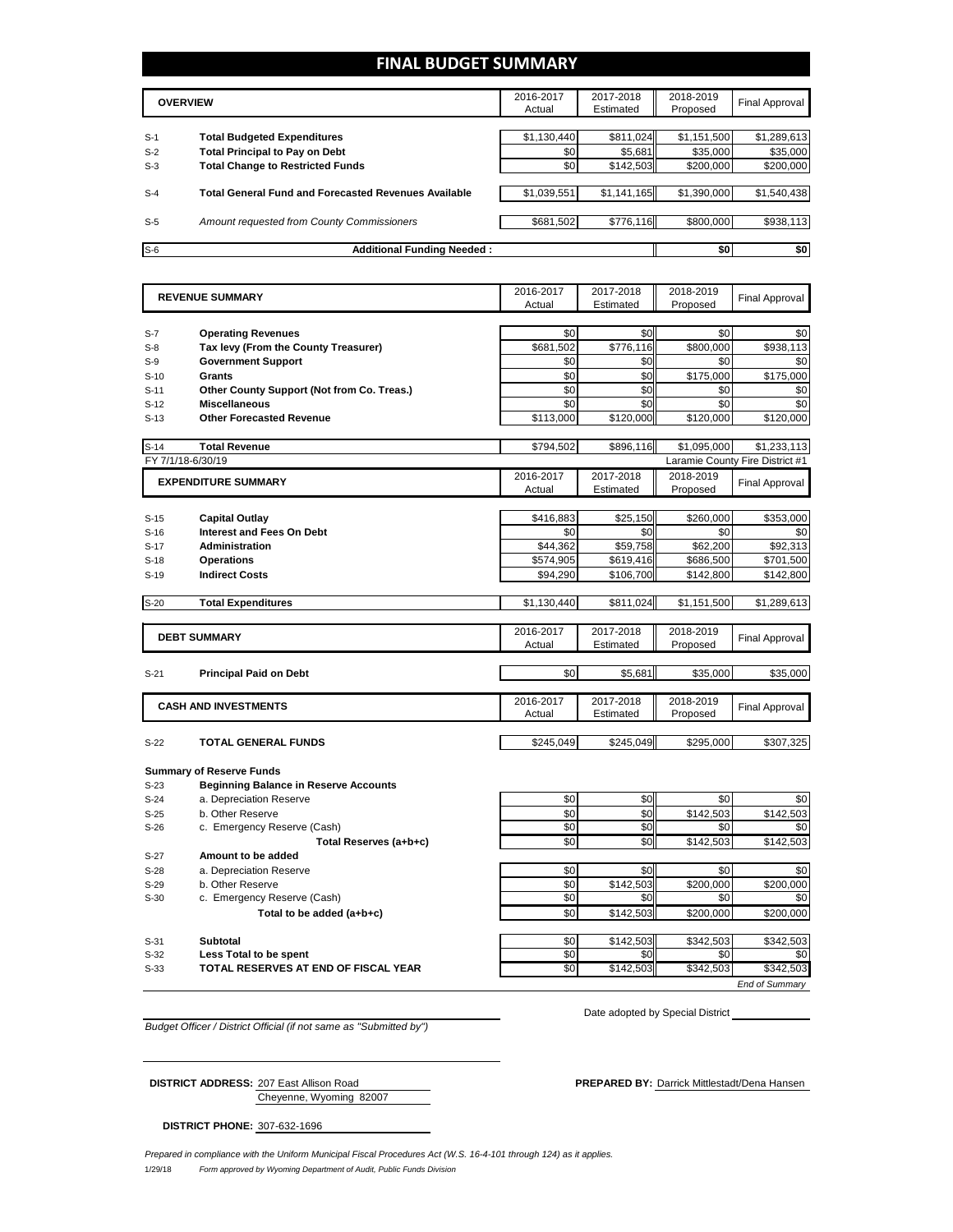# **Final Budget**

**FYE** 6/30/2019 **PROPERTY TAXES AND ASSESSMENTS** 2016-2017 Actual 2017-2018 Estimated 2018-2019 **Proposed** Final Approval **R-1 Property Taxes and Assessments Received** R-1.1 **Tax Levy (From the County Treasurer)** \$681,502 \$776,116 \$800,000 \$938,113 R-1.2 Other County Support **FORECASTED REVENUE** 2016-2017 Actual 2017-2018 Estimated 2018-2019 Proposed Final Approval **R-2 Revenues from Other Governments** R-2.1 R-2.2 R-2.3 R-2.4 Other (Specify) R-2.5 **Total Government Support 1 50 \$0 \$0 \$0 \$0 \$0 \$0 \$0 R-3 Operating Revenues** R-3.1 R-3.2 R-3.3 R-3.4 **Total Operating Revenues** \$0| \$0| \$0| \$0 **R-4 Grants** R-4.1 **Direct Federal Grants 19th Contract Contract Federal Grants 19th Contract Contract Contract Contract Contract Contract Contract Contract Contract Contract Contract Contract Contract Contract Contract Contract Cont** R-4.2 Federal Grants thru State Agencies R-4.3 Grants from State Agencies R-4.4 **Total Grants** \$0 \$0 \$175,000 \$175,000 **R-5 Miscellaneous Revenue** R-5.1 R-5.2 R-5.3 R-5.4 **Total Miscellaneous 1.1 and 1.1 and 1.1 and 1.1 and 1.1 and 1.1 and 1.1 and 1.1 and 1.1 and 1.1 and 1.1 and 1.1 and 1.1 and 1.1 and 1.1 and 1.1 and 1.1 and 1.1 and 1.1 and 1.1 and 1.1 and 1.1 and 1.1 and 1.1 and 1** R-5.5 **Total Forecasted Revenue** \$0 \$0 \$175,000 \$175,000 **R-6 Other Forecasted Revenue** R-6.1 a. Other past due-as estimated by Co. Treas.  $\sqrt{3113,000}$  \$120,000 \$120,000 \$120,000 R-6.2 b. Other forecasted revenue (specify): R-6.3 R-6.4 R-6.5 R-6.6 **Total Other Forecasted Revenue (a+b)** \$113,000 \$120,000 \$120,000 \$120,000 Motor Vehicle Registrations City (or Town) Aid State Aid Additional County Aid (non-treasurer) Other: Additional Interest Other: Specify Sales of Goods or Services Other Assessments Customer Charges Laramie County Fire District #1 **NAME OF DISTRICT/BOARD**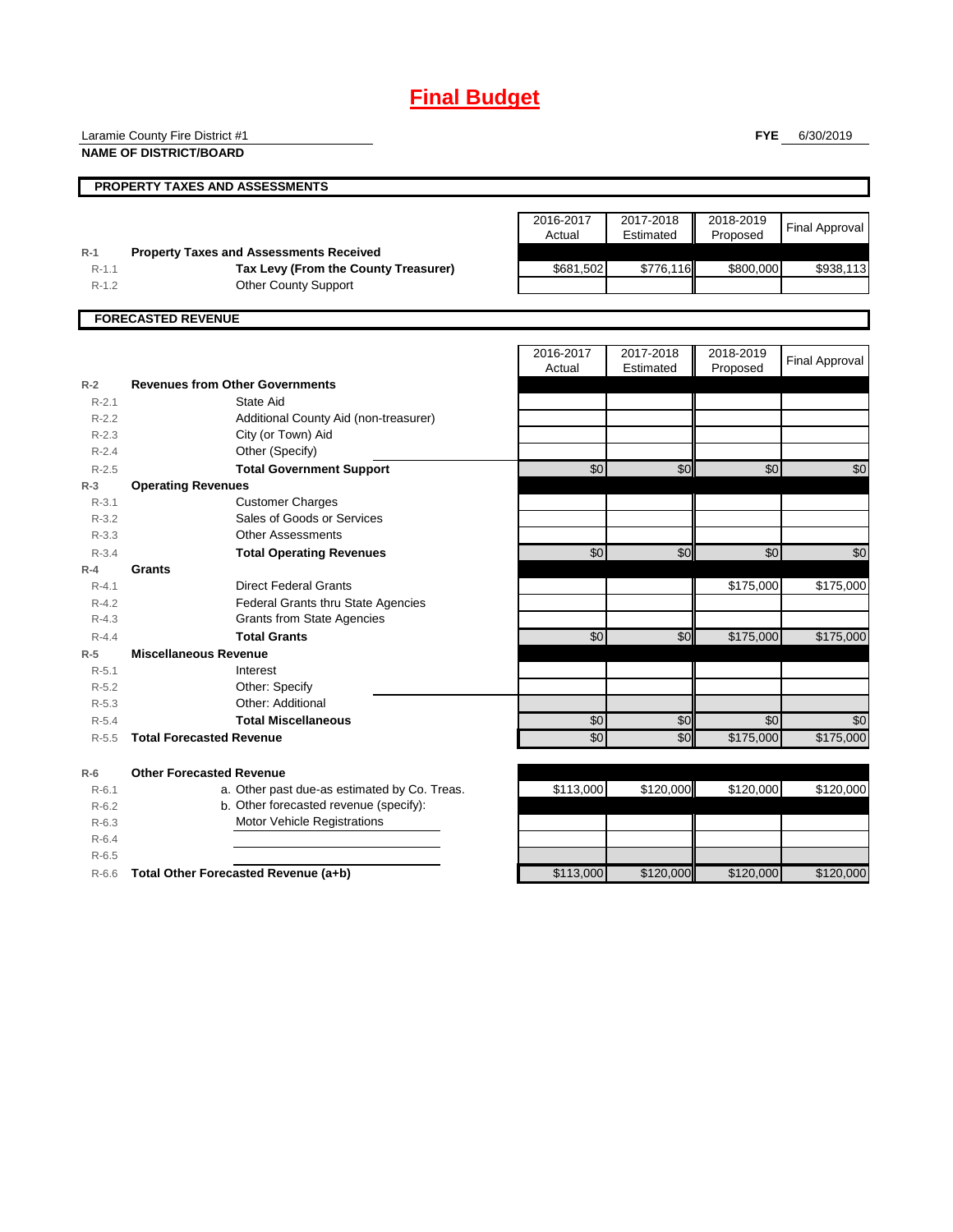# **CAPITAL OUTLAY BUDGET**

| $E-1$   | <b>Capital Outlay</b> |                                |
|---------|-----------------------|--------------------------------|
| $F-1.1$ |                       | <b>Real Property</b>           |
| $F-12$  |                       | Vehicles                       |
| $F-1.3$ |                       | Office Equipment               |
| $F-14$  |                       | Other (Specify)                |
| $F-1.5$ |                       | <b>Fire Fighting Equipment</b> |
| $F-16$  |                       |                                |
| $F-17$  |                       | see additional details         |
| $F-1.8$ | TOTAL CAPITAL OUTLAY  |                                |

|           |                             |                         | 2016-2017 | 2017-2018 | 2018-2019 |                |
|-----------|-----------------------------|-------------------------|-----------|-----------|-----------|----------------|
|           |                             |                         | Actual    | Estimated | Proposed  | Final Approval |
|           | <b>Capital Outlay</b>       |                         |           |           |           |                |
| $E - 1.1$ |                             | <b>Real Property</b>    |           |           |           |                |
| $E - 1.2$ |                             | Vehicles                |           |           |           | \$55,000       |
| $E-1.3$   |                             | Office Equipment        | \$916     | \$800     | \$10,000  | \$10,000       |
| $E - 1.4$ |                             | Other (Specify)         |           |           |           |                |
| $E-1.5$   |                             | Fire Fighting Equipment | \$31,281  | \$0       | \$5,000   | \$5,000        |
| $E-1.6$   |                             |                         |           |           |           |                |
| $E - 1.7$ |                             | see additional details  | \$384,686 | \$24,350  | \$245,000 | \$283,000      |
| $E-1.8$   | <b>TOTAL CAPITAL OUTLAY</b> |                         | \$416,883 | \$25,150  | \$260,000 | \$353,000      |

### **ADMINISTRATION BUDGET**

|           |                                      |                                 | nuuai    |
|-----------|--------------------------------------|---------------------------------|----------|
| $E-2$     | <b>Personnel Services</b>            |                                 |          |
| $E - 2.1$ |                                      | Administrator                   | \$17,600 |
| $E-2.2$   |                                      | Secretary                       |          |
| $E - 2.3$ |                                      | Clerical                        |          |
| $E - 2.4$ |                                      | Other (Specify)                 |          |
| $E-2.5$   |                                      |                                 |          |
| $E - 2.6$ |                                      |                                 |          |
| $E - 2.7$ |                                      |                                 |          |
| $E-3$     | <b>Board Expenses</b>                |                                 |          |
| $E - 3.1$ |                                      | Travel                          |          |
| $E - 3.2$ |                                      | Mileage                         |          |
| $E - 3.3$ |                                      | Other (Specify)                 |          |
| $E - 3.4$ |                                      | <b>Election Expense</b>         | \$208    |
| $E - 3.5$ |                                      |                                 |          |
| $E - 3.6$ |                                      |                                 |          |
| $E-4$     | <b>Contractual Services</b>          |                                 |          |
| $E - 4.1$ |                                      | Legal                           | \$6,607  |
| $E-4.2$   |                                      | Accounting/Auditing             | \$11,983 |
| $E-4.3$   |                                      | Other (Specify)                 |          |
| $E - 4.4$ |                                      |                                 |          |
| $E - 4.5$ |                                      |                                 |          |
| $E - 4.6$ |                                      |                                 |          |
| $E-5$     | <b>Other Administrative Expenses</b> |                                 |          |
| $E - 5.1$ |                                      | <b>Office Supplies</b>          | \$3,160  |
| $E - 5.2$ |                                      | Office equipment, rent & repair |          |
| $E - 5.3$ |                                      | Education                       |          |
| $E - 5.4$ |                                      | Registrations                   |          |
| $E - 5.5$ |                                      | Other (Specify)                 |          |
| $E - 5.6$ |                                      | Computer/Copier/Softwar         | \$3,642  |
| $E - 5.7$ |                                      | Water/Sewer                     | \$924    |
| $E - 5.8$ |                                      | see additional details          | \$237    |
| $E-6$     | <b>TOTAL ADMINISTRATION</b>          |                                 | \$44.362 |

|           |                                      | 2016-2017 | 2017-2018<br>Estimated | 2018-2019 | <b>Final Approval</b> |
|-----------|--------------------------------------|-----------|------------------------|-----------|-----------------------|
|           | <b>Personnel Services</b>            | Actual    |                        | Proposed  |                       |
| $E-2$     |                                      |           |                        |           |                       |
| $E - 2.1$ | Administrator                        | \$17,600  |                        |           |                       |
| $E - 2.2$ | Secretary                            |           |                        |           |                       |
| $E - 2.3$ | Clerical                             |           | \$17,600               | \$17,600  | \$17,600              |
| $E - 2.4$ | Other (Specify)                      |           |                        |           |                       |
| $E - 2.5$ |                                      |           |                        |           |                       |
| $E-2.6$   |                                      |           |                        |           |                       |
| $E - 2.7$ |                                      |           |                        |           |                       |
| $E-3$     | <b>Board Expenses</b>                |           |                        |           |                       |
| $E - 3.1$ | Travel                               |           |                        |           |                       |
| $E - 3.2$ | Mileage                              |           |                        |           |                       |
| $E - 3.3$ | Other (Specify)                      |           |                        |           |                       |
| $E - 3.4$ | <b>Election Expense</b>              | \$208     | \$0                    | \$200     | \$200                 |
| $E - 3.5$ |                                      |           |                        |           |                       |
| $E - 3.6$ |                                      |           |                        |           |                       |
| $E-4$     | <b>Contractual Services</b>          |           |                        |           |                       |
| $E - 4.1$ | Legal                                | \$6,607   | \$18,500               | \$15,000  | \$45,000              |
| $E - 4.2$ | Accounting/Auditing                  | \$11,983  | \$15,000               | \$15,000  | \$15,000              |
| $E - 4.3$ | Other (Specify)                      |           |                        |           |                       |
| $E - 4.4$ |                                      |           |                        |           |                       |
| $E-4.5$   |                                      |           |                        |           |                       |
| $E - 4.6$ |                                      |           |                        |           |                       |
| $E-5$     | <b>Other Administrative Expenses</b> |           |                        |           |                       |
| $E - 5.1$ | <b>Office Supplies</b>               | \$3,160   | \$5,000                | \$10,000  | \$10,113              |
| $E - 5.2$ | Office equipment, rent & repair      |           |                        |           |                       |
| $E - 5.3$ | Education                            |           |                        |           |                       |
| $E - 5.4$ | Registrations                        |           |                        |           |                       |
| $E - 5.5$ | Other (Specify)                      |           |                        |           |                       |
| $E - 5.6$ | Computer/Copier/Softwar              | \$3,642   | \$2,348                | \$3,000   | \$3,000               |
| $E - 5.7$ | Water/Sewer                          | \$924     | \$910                  | \$1,000   | \$1,000               |
| $E - 5.8$ | see additional details               | \$237     | \$400                  | \$400     | \$400                 |
| $E-6$     | <b>TOTAL ADMINISTRATION</b>          | \$44,362  | \$59,758               | \$62,200  | \$92,313              |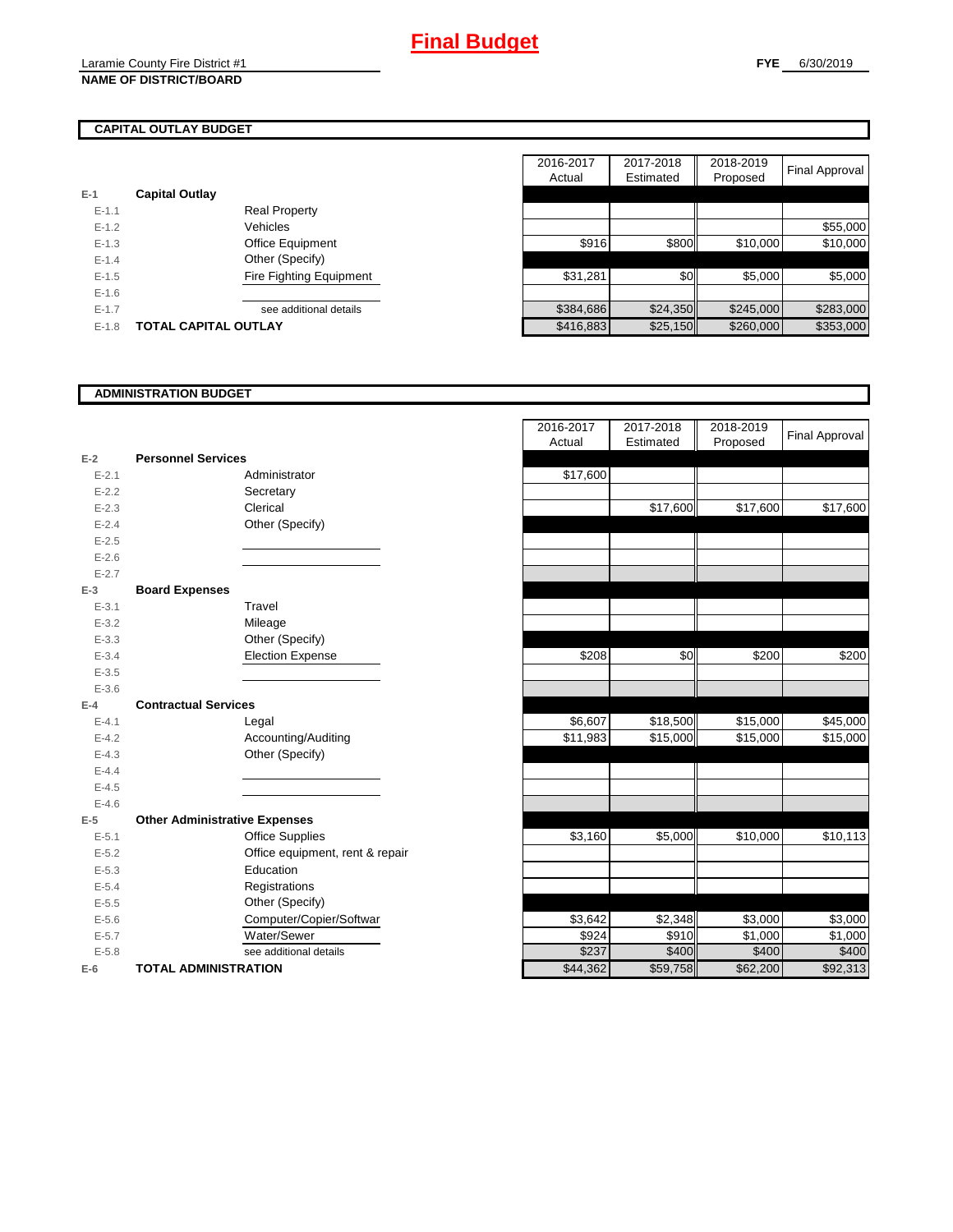# **Final Budget**

# **OPERATIONS BUDGET**

| E-7       | <b>Personnel Services</b>              |  |  |
|-----------|----------------------------------------|--|--|
| $E - 7.1$ | Wages--Operations                      |  |  |
| $E - 7.2$ | <b>Service Contracts</b>               |  |  |
| $E - 7.3$ | Other (Specify)                        |  |  |
| $E - 7.4$ | <b>Fire Chief</b>                      |  |  |
| $E - 7.5$ | Overtime                               |  |  |
| $E - 7.6$ | see additional details                 |  |  |
| $E-8$     | <b>Travel</b>                          |  |  |
| $E-8.1$   | Mileage                                |  |  |
| $E - 8.2$ | Other (Specify)                        |  |  |
| $E - 8.3$ |                                        |  |  |
| $E - 8.4$ |                                        |  |  |
| $E - 8.5$ |                                        |  |  |
| $E-9$     | <b>Operating supplies (List)</b>       |  |  |
| $E-9.1$   | Truck & Auto                           |  |  |
| $E - 9.2$ | Radio Expense                          |  |  |
| $E - 9.3$ | <b>Medical Supplies</b>                |  |  |
| $E - 9.4$ | Fuel                                   |  |  |
| $E - 9.5$ |                                        |  |  |
| $E-10$    | <b>Program Services (List)</b>         |  |  |
| $E-10.1$  |                                        |  |  |
| $E-10.2$  | <b>Volunteer Incentives</b>            |  |  |
| $E-10.3$  | <b>Physical Fitness</b>                |  |  |
| $E-10.4$  | Training                               |  |  |
| $E-10.5$  |                                        |  |  |
| $E-11$    | <b>Contractual Arrangements (List)</b> |  |  |
| $E-11.1$  |                                        |  |  |
| $E-11.2$  |                                        |  |  |
|           |                                        |  |  |
| $E-11.3$  |                                        |  |  |
| $E-11.4$  |                                        |  |  |
| $E-11.5$  |                                        |  |  |
| $E-12$    | <b>Other operations (Specify)</b>      |  |  |
| $E-12.1$  | Uniforms                               |  |  |
| $E-12.2$  | <b>Meals &amp; Meetings</b>            |  |  |
| $E-12.3$  | Misc. Items                            |  |  |
| $E-12.4$  | Office & Grounds                       |  |  |
| $E-12.5$  | see additional details                 |  |  |

|                |                                        | 2016-2017<br>Actual  | 2017-2018<br>Estimated | 2018-2019<br>Proposed | <b>Final Approval</b> |
|----------------|----------------------------------------|----------------------|------------------------|-----------------------|-----------------------|
| $\overline{7}$ | <b>Personnel Services</b>              |                      |                        |                       |                       |
| $E - 7.1$      | Wages--Operations                      | \$232,823            | \$247,500              | \$275,000             | \$275,000             |
| $E - 7.2$      | <b>Service Contracts</b>               |                      |                        |                       |                       |
| $E - 7.3$      | Other (Specify)                        |                      |                        |                       |                       |
| $E - 7.4$      | Fire Chief                             | $\overline{$}62,252$ | \$75,000               | \$75,000              | \$75,000              |
| $E - 7.5$      | Overtime                               | \$11,070             | \$12,100               | \$15,000              | \$15,000              |
| $E - 7.6$      | see additional details                 | \$392                | \$15,000               | \$15,000              | \$15,000              |
| 8              | <b>Travel</b>                          |                      |                        |                       |                       |
| $E - 8.1$      | Mileage                                |                      |                        |                       |                       |
| $E - 8.2$      | Other (Specify)                        |                      |                        |                       |                       |
| $E - 8.3$      |                                        |                      |                        |                       |                       |
| $E - 8.4$      |                                        |                      |                        |                       |                       |
| $E - 8.5$      |                                        |                      |                        |                       |                       |
| 9              | <b>Operating supplies (List)</b>       |                      |                        |                       |                       |
| $E-9.1$        | Truck & Auto                           | \$52,026             | \$67,300               | \$60,000              | \$65,000              |
| $E - 9.2$      | Radio Expense                          | \$25,971             | \$18,500               | \$21,500              | \$21,500              |
| $E - 9.3$      | <b>Medical Supplies</b>                | \$2,638              | \$10                   | \$5,000               | \$5,000               |
| $E - 9.4$      | Fuel                                   | \$16,409             | \$19,300               | \$22,500              | \$22,500              |
| $E - 9.5$      |                                        |                      |                        |                       |                       |
| 10             | <b>Program Services (List)</b>         |                      |                        |                       |                       |
| $E-10.1$       |                                        |                      |                        |                       |                       |
| $E-10.2$       | <b>Volunteer Incentives</b>            | \$20,872             | \$15,700               | \$20,000              | \$20,000              |
| $E-10.3$       | <b>Physical Fitness</b>                | \$2,879              | \$3,271                | \$5,000               | \$5,000               |
| $E-10.4$       | Training                               | \$17,233             | \$10,000               | \$30,000              | \$30,000              |
| $E-10.5$       |                                        |                      |                        |                       |                       |
| $-11$          | <b>Contractual Arrangements (List)</b> |                      |                        |                       |                       |
| $E-11.1$       |                                        |                      |                        |                       |                       |
| $E-11.2$       |                                        |                      |                        |                       |                       |
| $E-11.3$       |                                        |                      |                        |                       |                       |
| $E-11.4$       |                                        |                      |                        |                       |                       |
| $E-11.5$       |                                        |                      |                        |                       |                       |
| 12             | <b>Other operations (Specify)</b>      |                      |                        |                       |                       |
| $E-12.1$       | Uniforms                               | \$45,609             | \$40,000               | \$50,000              | \$50,000              |
| $E-12.2$       | Meals & Meetings                       | \$3,057              | \$2,800                | \$5,000               | \$5,000               |
| $E-12.3$       | Misc. Items                            | \$889                | \$730                  | \$1,500               | $\overline{$}1,500$   |
| $E-12.4$       | Office & Grounds                       | \$11,968             | \$9,600                | \$15,000              | \$20,000              |
| $E-12.5$       | see additional details                 | \$68,818             | \$82,605               | \$71,000              | \$76,000              |
| $-13$          | <b>TOTAL OPERATIONS</b>                | \$574,905            | \$619,416              | \$686,500             | \$701,500             |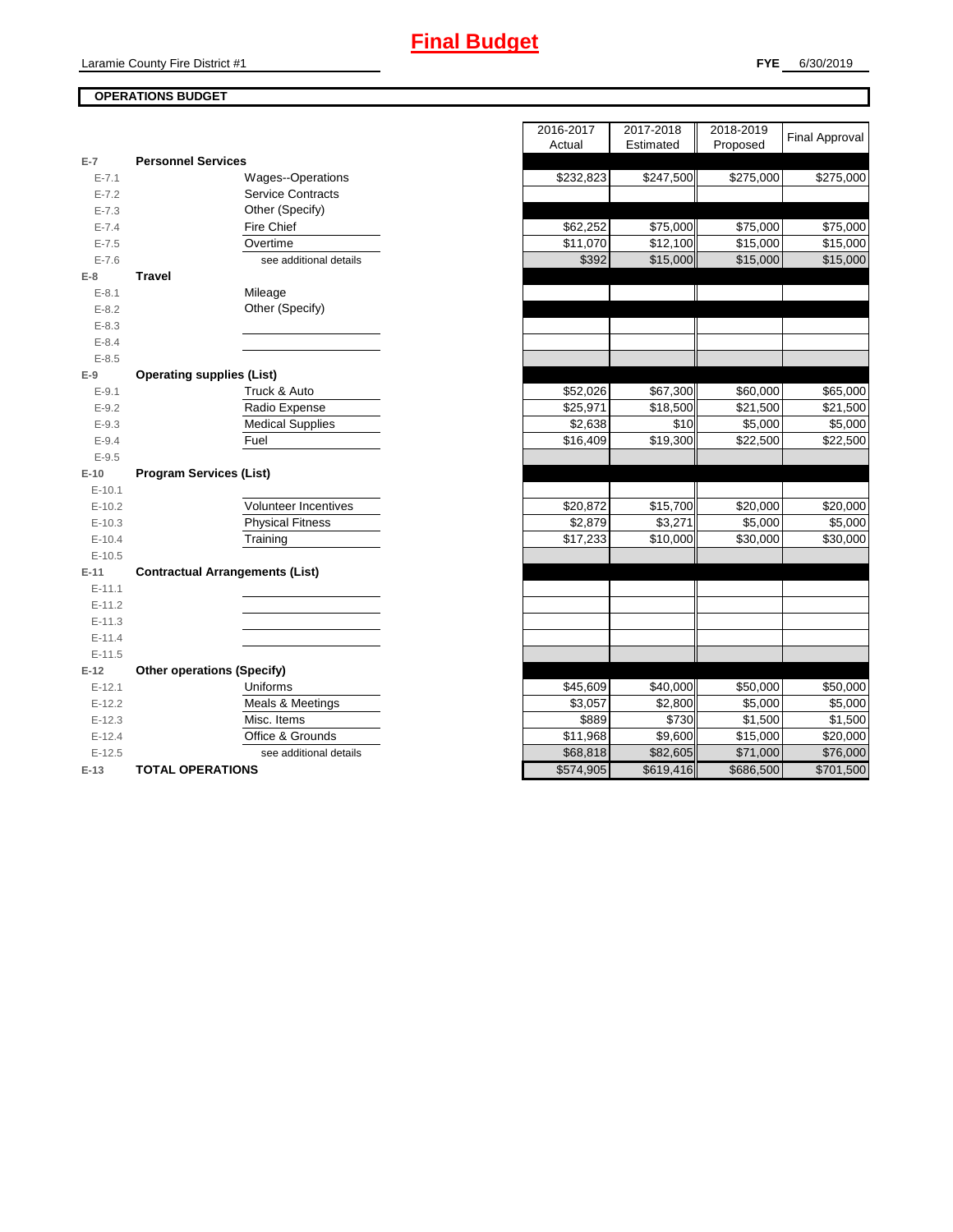# **INDIRECT COSTS BUDGET**

| $E-14$     | Insurance                    |
|------------|------------------------------|
| $F-141$    | Liability                    |
| $E-14.2$   | Buildings and vehicles       |
| $E-14.3$   | Equipment                    |
| $F-144$    | Other (Specify)              |
| $F-14.5$   | <b>Surety Bonds</b>          |
| $F-146$    |                              |
| $F-147$    |                              |
| E-15       | Indirect payroll costs:      |
| $E-15.1$   | FICA (Social Security) taxes |
| $E-15.2$   | <b>Workers Compensation</b>  |
| $F-15.3$   | Unemployment Taxes           |
| $F-154$    | Retirement                   |
| $E-15.5$   | Health Insurance             |
| $E - 15.6$ | Other (Specify)              |
| $E-15.7$   |                              |
| $E-15.8$   |                              |
| $E-15.9$   |                              |
| $E-16$     | <b>Depreciation Expenses</b> |
| $E-17$     | <b>TOTAL INDIRECT COSTS</b>  |

|          |                              | 2016-2017<br>Actual | 2017-2018<br>Estimated | 2018-2019<br>Proposed | <b>Final Approval</b> |
|----------|------------------------------|---------------------|------------------------|-----------------------|-----------------------|
| $E-14$   | <b>Insurance</b>             |                     |                        |                       |                       |
| $E-14.1$ | Liability                    |                     |                        |                       |                       |
| $E-14.2$ | Buildings and vehicles       | \$21,512            | \$32,000               | \$30,000              | \$30,000              |
| $E-14.3$ | Equipment                    |                     |                        |                       |                       |
| $E-14.4$ | Other (Specify)              |                     |                        |                       |                       |
| $E-14.5$ | <b>Surety Bonds</b>          | \$370               | \$100                  | \$300                 | \$300                 |
| $E-14.6$ |                              |                     |                        |                       |                       |
| $E-14.7$ |                              |                     |                        |                       |                       |
| $E-15$   | Indirect payroll costs:      |                     |                        |                       |                       |
| $E-15.1$ | FICA (Social Security) taxes | \$26,541            | \$26,300               | \$35,000              | \$35,000              |
| $E-15.2$ | <b>Workers Compensation</b>  | \$15,341            | \$15,300               | \$25,000              | \$25,000              |
| $E-15.3$ | <b>Unemployment Taxes</b>    |                     | \$0                    | \$10,000              | \$10,000              |
| $E-15.4$ | Retirement                   |                     | \$0                    | \$500                 | \$500                 |
| $E-15.5$ | Health Insurance             | \$30,526            | \$33,000               | \$42,000              | \$42,000              |
| $E-15.6$ | Other (Specify)              |                     |                        |                       |                       |
| $E-15.7$ |                              |                     |                        |                       |                       |
| $E-15.8$ |                              |                     |                        |                       |                       |
| $E-15.9$ |                              |                     |                        |                       |                       |
| $E-16$   | <b>Depreciation Expenses</b> |                     |                        |                       |                       |
| $E-17$   | <b>TOTAL INDIRECT COSTS</b>  | \$94,290            | \$106,700              | \$142,800             | \$142,800             |
|          |                              |                     |                        |                       |                       |

#### **DEBT SERVICE BUDGET**

|         |                           | 2016-2017 | 2017-2018 | 2018-2019 |                       |
|---------|---------------------------|-----------|-----------|-----------|-----------------------|
|         |                           | Actual    | Estimated | Proposed  | <b>Final Approval</b> |
| $D-1$   | <b>Debt Service</b>       |           |           |           |                       |
| $D-1.1$ | Principal                 | \$0       | \$5.681   | \$35,000  | \$35,000              |
| $D-1.2$ | Interest                  |           |           |           |                       |
| $D-1.3$ | Fees                      |           |           |           |                       |
| $D-2$   | <b>TOTAL DEBT SERVICE</b> | \$0       | \$5,681   | \$35,000  | \$35,000              |